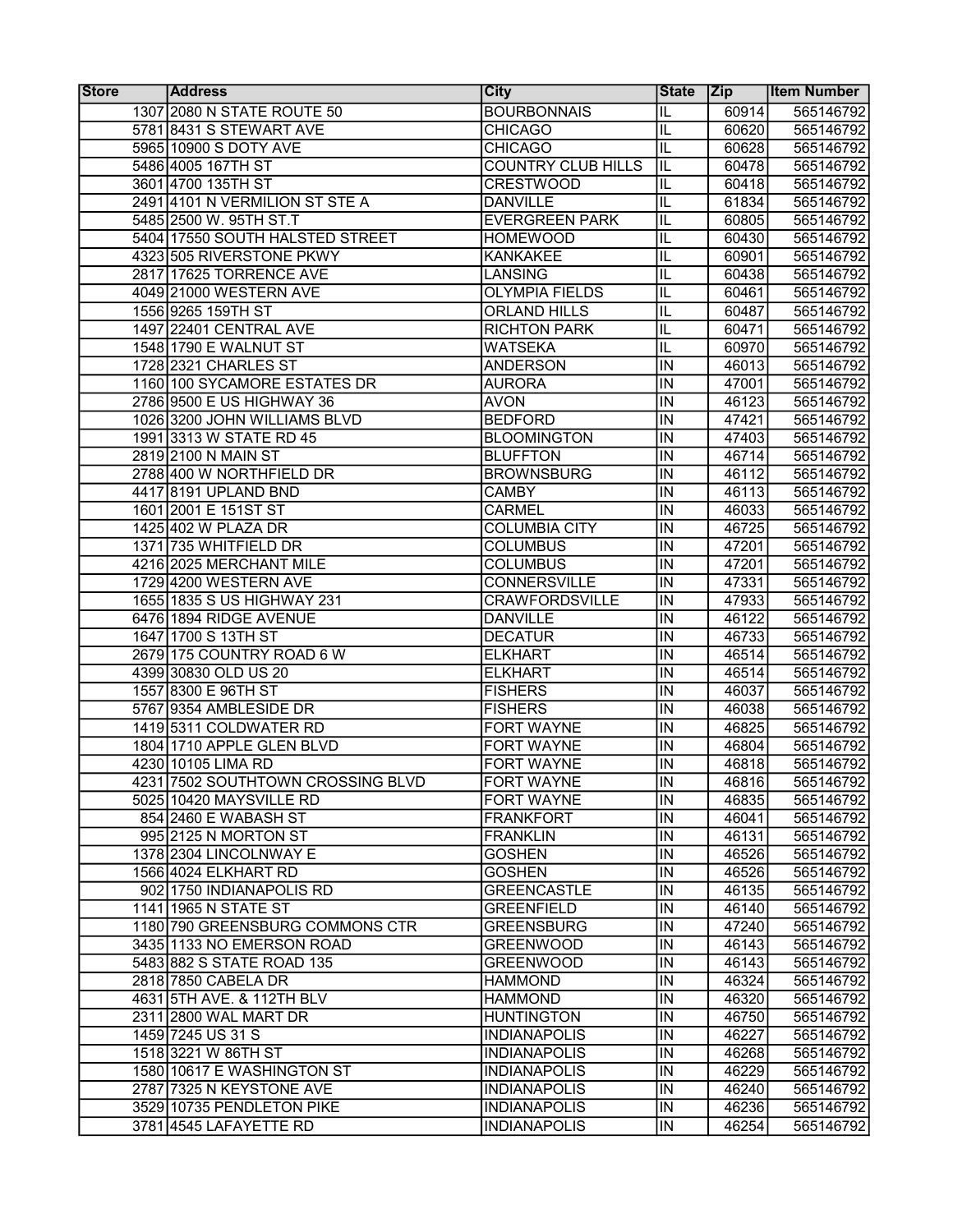| 4053 5555 MICHIGAN RD                   | INDIANAPOLIS          | IN                       | 46228 | 565146792 |
|-----------------------------------------|-----------------------|--------------------------|-------|-----------|
| 4054 4837 KENTUCKY AVE                  | <b>INDIANAPOLIS</b>   | IN                       | 46221 | 565146792 |
| 5408 3805 S KEYSTONE AVE                | <b>INDIANAPOLIS</b>   | $\overline{\mathsf{IN}}$ | 46227 | 565146792 |
| 5443 4650 S EMERSON AVE                 | <b>INDIANAPOLIS</b>   | IN                       | 46203 | 565146792 |
| 5804 5835 W 10TH ST                     | <b>INDIANAPOLIS</b>   | IN                       | 46224 | 565146792 |
| 6390 5550 E FALL CREEK PARKWAY NORTH DR | <b>INDIANAPOLIS</b>   | IN                       | 46226 | 565146792 |
| 1962 1920 E MARKLAND AVE                | KOKOMO                | IN                       | 46901 | 565146792 |
| 2276 333 BOYD BLVD                      | LA PORTE              | IN                       | 46350 | 565146792 |
| 1547 4205 COMMERCE DR                   | LAFAYETTE             | IN                       | 47905 | 565146792 |
| 3851 2347 VETERANS MEMORIAL PKWY S      | <b>LAFAYETTE</b>      | IN                       | 47909 | 565146792 |
| 1275 2440 N LEBANON ST                  | <b>LEBANON</b>        | IN                       | 46052 | 565146792 |
| 1329 240 MALL RD                        | LOGANSPORT            | IN                       | 46947 | 565146792 |
| 1327 567 IVY TECH DR                    | <b>MADISON</b>        | IN                       | 47250 | 565146792 |
| 1294 3240 SOUTHWESTERN                  | <b>MARION</b>         | IN                       | 46953 | 565146792 |
| 1356 410 GRAND VALLEY BLVD              | <b>MARTINSVILLE</b>   | IN                       | 46151 | 565146792 |
| 1618 2936 E 79TH AVE                    | <b>MERRILLVILLE</b>   | IN                       | 46410 | 565146792 |
| 1487 5780 FRANKLIN ST                   | <b>MICHIGAN CITY</b>  | IN                       | 46360 | 565146792 |
| 2678 316 INDIAN RIDGE BLVD              | <b>MISHAWAKA</b>      | IN                       | 46545 | 565146792 |
| 2771 1088 W BROADWAY ST                 | <b>MONTICELLO</b>     | IN                       | 47960 | 565146792 |
| 1665 4801 W CLARA LN                    | <b>MUNCIE</b>         | $\overline{IN}$          | 47304 | 565146792 |
| 3747 1501 E 29TH ST                     | <b>MUNCIE</b>         | IN                       | 47302 | 565146792 |
| 1758 3167 S STATE ROAD 3                | <b>NEW CASTLE</b>     | IN                       | 47362 | 565146792 |
| 923 16865 CLOVER RD                     | NOBLESVILLE           | IN                       | 46060 | 565146792 |
| 1157 2410 N STATE HWY 3                 | <b>NORTH VERNON</b>   | IN                       | 47265 | 565146792 |
| 828 2373 E MAIN ST                      | <b>PLAINFIELD</b>     | IN                       | 46168 | 565146792 |
| 6470 900 W MAIN ST                      | <b>PLAINFIELD</b>     | IN                       | 46168 | 565146792 |
| 1978 2505 N OAK DR                      | <b>PLYMOUTH</b>       | IN                       | 46563 | 565146792 |
| 2544 6087 US HIGHWAY 6                  | <b>PORTAGE</b>        | IN                       | 46368 | 565146792 |
| 2388 950 W VOTAW ST                     | <b>PORTLAND</b>       | IN                       | 47371 | 565146792 |
| 2020 905 S COLLEGE AVE                  | <b>RENSSELAER</b>     | IN                       | 47978 | 565146792 |
| 1745 3601 E MAIN ST                     | <b>RICHMOND</b>       | IN                       | 47374 | 565146792 |
| 1639 2395 MAIN ST                       | <b>ROCHESTER</b>      | IN                       | 46975 | 565146792 |
| 1576 1555 US HIGHWAY 41                 | <b>SCHERERVILLE</b>   | $\overline{\mathsf{IN}}$ | 46375 | 565146792 |
| 1142 1618 W MCCLAIN AVE                 | <b>SCOTTSBURG</b>     | $\overline{\mathsf{IN}}$ | 47170 | 565146792 |
| 1033 1600 E TIPTON ST                   | <b>SEYMOUR</b>        | IN                       | 47274 | 565146792 |
| 884 2500 PROGRESS PKWY                  | SHELBYVILLE           | $\overline{\mathsf{I}}$  | 46176 | 565146792 |
| 2680 3701 PORTAGE RD                    | <b>SOUTH BEND</b>     | IN                       | 46628 | 565146792 |
| 3436 700 W IRELAND RD                   | <b>SOUTH BEND</b>     | IN                       | 46614 | 565146792 |
| 1479 2400 MORTHLAND DR                  | <b>VALPARAISO</b>     | IN                       | 46383 | 565146792 |
| 1667 1601 NO. CASS ST                   | <b>WABASH</b>         | IN                       | 46992 | 565146792 |
| 1304 2501 WALTON BLVD                   | <b>WARSAW</b>         | IN                       | 46582 | 565146792 |
| 2339 2801 NORTHWESTERN AVE              | <b>WEST LAFAYETTE</b> | IN                       | 47906 | 565146792 |
| 1480 950 E GREENVILLE PIKE              | <b>WINCHESTER</b>     | IN                       | 47394 | 565146792 |
| 1264 2281 US HIGHWAY 68 S               | <b>BELLEFONTAINE</b>  | OH                       | 43311 | 565146792 |
| 1433 1950 HAVEMANN RD                   | <b>CELINA</b>         | OН                       | 45822 | 565146792 |
| 1521 8451 COLERAIN AVE                  | <b>CINCINNATI</b>     | OH                       | 45239 | 565146792 |
| 4609 10240 COLERAIN AVE                 | <b>CINCINNATI</b>     | OH                       | 45251 | 565146792 |
| 5374 100A E WASHINGTON JACKSON RD       | <b>EATON</b>          | OH                       | 45320 | 565146792 |
| 5409 7725 HOKE RD                       | <b>ENGLEWOOD</b>      | OH                       | 45315 | 565146792 |
| 1718 2500 TIFFIN AVE                    | <b>FINDLAY</b>        | OH                       | 45840 | 565146792 |
| 2035 1501 WAGNER AVENUE                 | <b>GREENVILLE</b>     | OH                       | 45331 | 565146792 |
| 2441 1505 MAIN ST                       | <b>HAMILTON</b>       | OH                       | 45013 | 565146792 |
| 3502 3201 PRINCETON RD                  | <b>HAMILTON</b>       | OH                       | 45011 | 565146792 |
| 5355 1241 E COLUMBUS ST                 | <b>KENTON</b>         | OH                       | 43326 | 565146792 |
| 1330 2450 ALLENTOWN RD                  | LIMA                  | OH                       | 45805 | 565146792 |
| 3206 2400 HARDING HWY                   | LIMA                  | OH                       | 45804 | 565146792 |
| 2542 1720 N PERRY ST                    | <b>OTTAWA</b>         | OH                       | 45875 | 565146792 |
| 2275 5720 COLLEGE CORNER PIKE           | <b>OXFORD</b>         | OН                       | 45056 | 565146792 |